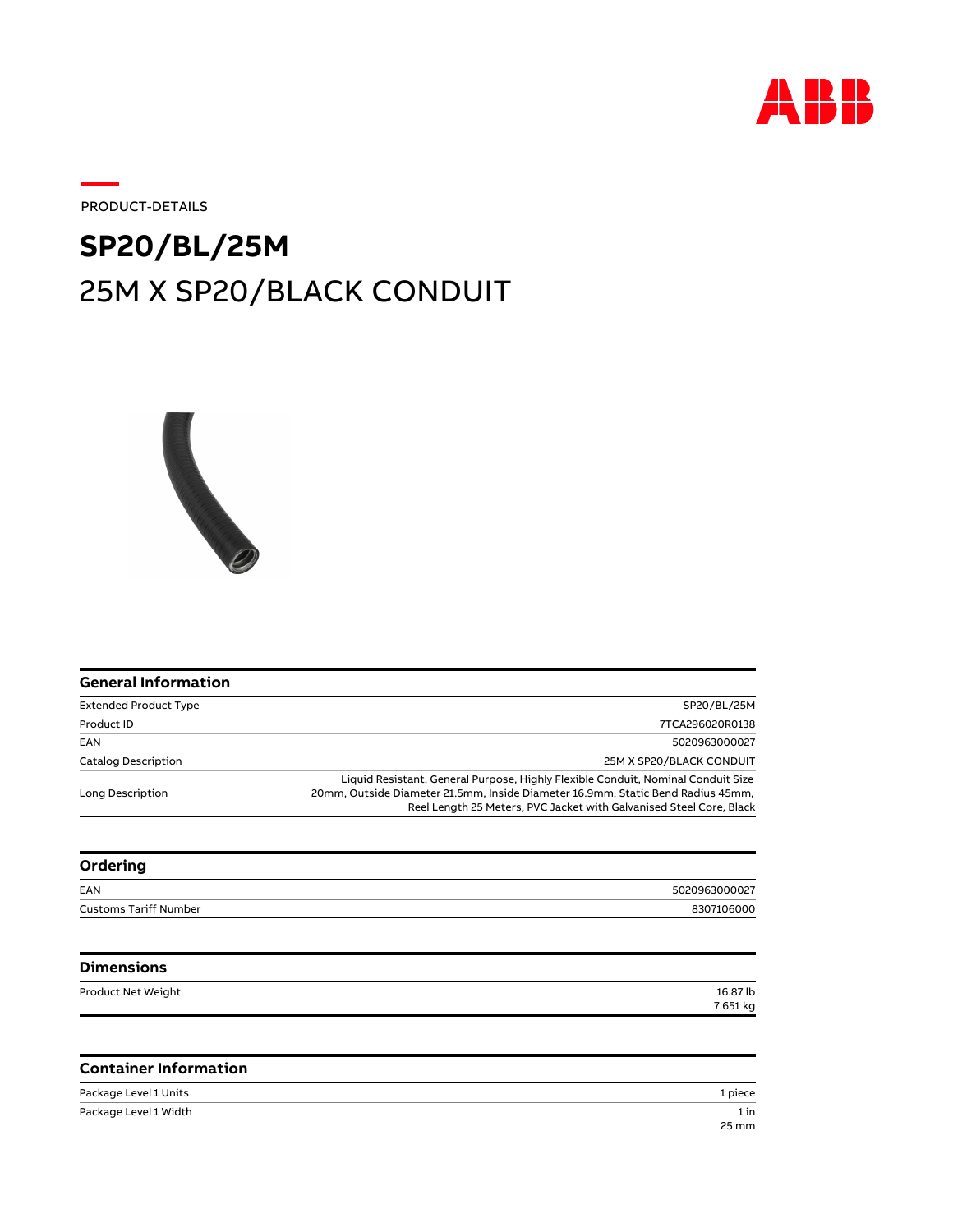| Package Level 1 Height  | 1 in    |
|-------------------------|---------|
|                         | 25 mm   |
| Package Level 1 Depth / | 1 in    |
| Length                  | 25 mm   |
| Package Level 2 Units   | 1 piece |
| Package Level 2 Width   | 37 in   |
|                         | 940 mm  |
| Package Level 2 Height  | $17$ in |
|                         | 432 mm  |
| Package Level 2 Depth / | $17$ in |
| Length                  | 432 mm  |

## **Additional Information**

| Application             | Indoors / Outdoors - Light Industrial, General Purpose, Buildings |
|-------------------------|-------------------------------------------------------------------|
| Brand / Label           | Adaptaflex                                                        |
| Color                   | <b>Black</b>                                                      |
| Flexibility             | High                                                              |
| Inside Diameter         | 16.9 mm                                                           |
| Material                | Galvanized Steel Core with PVC Jacket                             |
| <b>Nominal Size</b>     | $1/2$ in                                                          |
| Number of Batteries     | $\Omega$                                                          |
| <b>Outside Diameter</b> | 21.5 mm                                                           |
| <b>Product Name</b>     | flex metal conduit                                                |
| Product Type            | High Flexibility Conduit                                          |
| Radius                  | 45 mm                                                             |
| <b>UPC</b>              | 786210259246                                                      |

| <b>Certificates and Declarations (Document Number)</b> |                 |
|--------------------------------------------------------|-----------------|
| Data Sheet, Technical<br>Information                   | SP20/BL/25M     |
| Declaration of<br>Conformity - CE                      | 9AKK107492A9618 |
| Instructions and<br>Manuals                            | SP20/BL/25M     |

| <b>Classifications</b>                       |                                     |
|----------------------------------------------|-------------------------------------|
| ETIM 6                                       | EC001179 - Protective metallic hose |
| ETIM <sub>7</sub>                            | EC001179 - Protective metallic hose |
| <b>UNSPSC</b>                                | 39131706                            |
| <b>WEEE Category</b>                         | Product Not in WEEE Scope           |
| <b>IDEA Granular Category</b><br>Code (IGCC) | 5535 >> Electrical conduit          |

## **Categories**

Low Voltage Products and Systems  $\to$  Installation Products  $\to$  Cable Protection, Explosion Proof and Lighting  $\to$  Flexible Cable Protection Systems